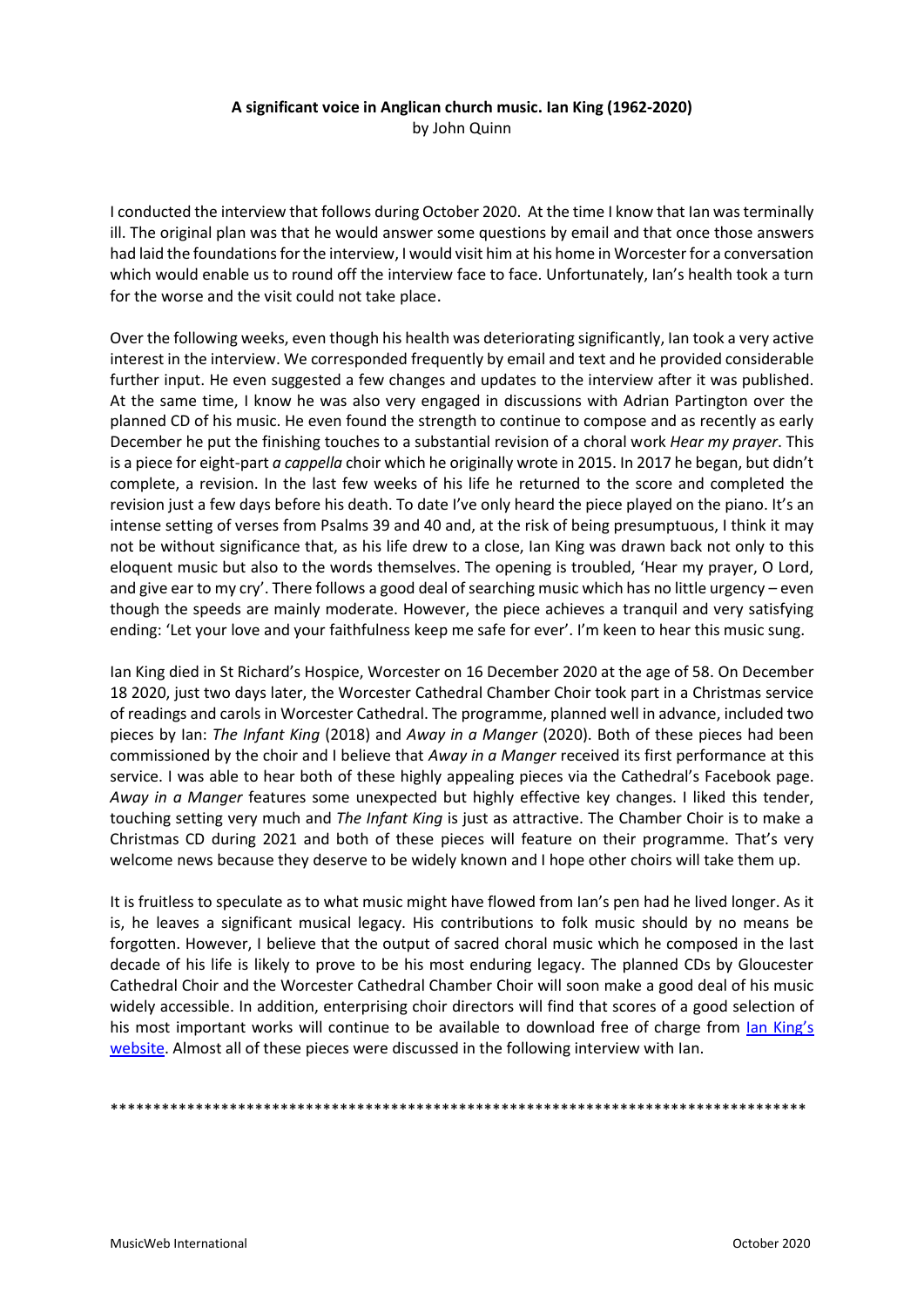The composer Ian King was born in Hereford in 1962. He had an early and ideal musical grounding as a chorister at Hereford Cathedral and subsequently became an organ pupil of Roy Massey, who was at that time the cathedral's Director of Music. Under Massey's guidance Ian achieved his ARCO diploma at the age of 17. He read music at Oxford University, where he was organ scholar at St Peter's College.

For over 25 years Ian was the principal piano tutor at Worcester Sixth Form College, passing on his love of piano playing to a younger generation.

Much of his compositional activity in the last few years has been in the field of sacred choral music. He has written pieces for the cathedral choirs of Worcester, Hereford and Brecon. He has enjoyed a particularly fruitful relationship with the Choir of Gloucester Cathedral for whom he has written



a number of works**.** One of the highwater marks of that relationship came with the commission he received to write a set of Evening Canticles – Magnificat and Nunc dimittis - for the Gloucester Three Choirs Festival in 2016. 'The Gloucester Service' was first performed by the Three Cathedral Choirs conducted by Adrian Partington during the service of Choral Evensong that BBC Radio 3 broadcast live from Gloucester Cathedral during the Festival.

Ian King's music has attracted favourable attention in the three counties of Gloucestershire, Herefordshire and Worcestershire – Three Choirs territory - and this has brought him recognition and commissions. However, I think it would be fair to say that his music is not as well-known as it deserves. Plans are afoot to change that. I learned recently that, Covid restrictions permitting, Adrian Partington and the Choir of Gloucester Cathedral will be recording next March a CD for SOMM Recordings devoted entirely to pieces of sacred music which Ian King has composed for them over the last few years.

Keen to know more, I interviewed Ian King recently, by email, to discuss his life in music and his compositions. I started by asking him a fairly obvious question, namely which composition teachers or, indeed, other composers have particularly influenced him. I was somewhat surprised to learn that he is self-taught. Instead, he "learnt by listening to other composers", not least through spending many hours as a teenager listening to twentieth-century music on BBC Radio 3. "I loved Stravinsky, Schoenberg (you wouldn't guess that from my music now), Messiaen, and many other composers. Then at university I was hugely taken up with minimalism, in particular Steve Reich. That minimalist influence is still there in some of my work." I was also delighted to learn from Ian that we have a particular shared enthusiasm: the choral music of Sir James MacMillan. Ian values the variety and expressiveness of MacMillan's music, a judgement which I wholeheartedly share. I discovered that we also have in common great enthusiasm for the music of Vaughan Williams.

Ian explained that he has been very open to a wide range of other influences, in particular contemporary folk music: "I enjoy the music of modern progressive folk musicians, often with classical training and innovative creative approaches, such as Lau and The Urban Folk Quartet*.*" He's also pursued interests in Jazz and 'alternative' rock music. More recently, he's been led to explore electronic dance music by his eldest son, James, who is a DJ and music producer.

So, Ian has a strikingly eclectic musical hinterland. Fearful of betraying my own ignorance of such subjects as rock music, I turned the conversation back to my own comfort zone. It seemed to me that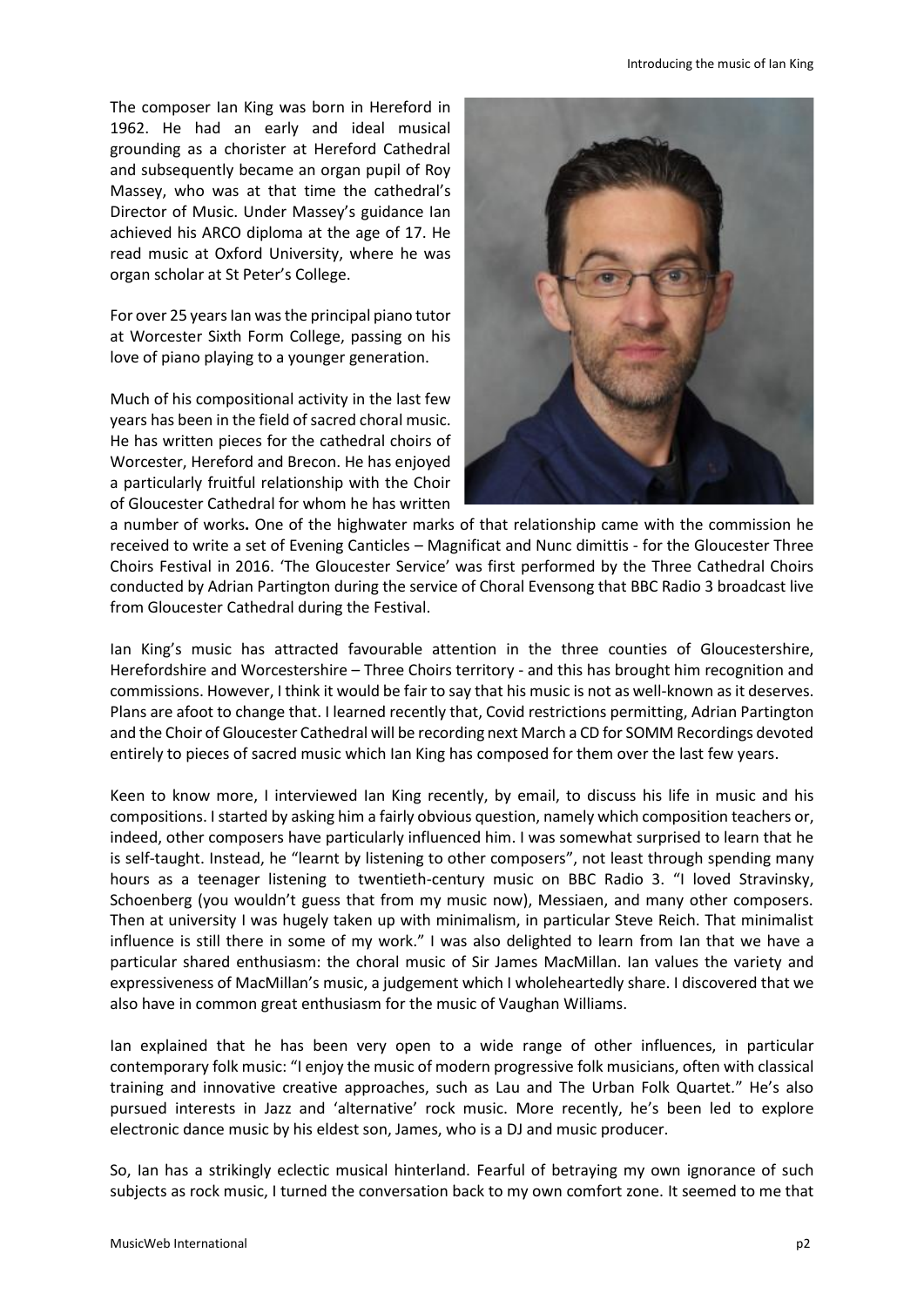given Ian's formative experience as a cathedral chorister sacred choral music was, perhaps, a natural path for him to follow, so I asked him how he'd got started as a composer. Ian told me that he'd composed some music as a teenager – badly, by his own admission – and he wrote a little more at university, but then "I had a long break from composing while busy raising three active young boys".

However, another important element in his musical life was gradually emerging. His wife, Claire McDonald, whom he married in 1991, grew up in a strong family tradition of playing Scottish and Irish folk music. At first Ian and Claire just played traditional folk tunes together for pleasure, but "slowly that grew and I started writing original pieces in a folk/classical idiom. We formed a band, *Kings and Folk*, which was active on the local folk scene up to 2016, playing a variety of gigs in all sorts of venues, which was good fun." Ian wrote and arranged a good deal of music for the group. They released 2 CDs: '*from Root to Sky'* and '*Branching Out'*, which have been played on Radio 3 and elsewhere.

Then, a major turning point came in 2011 with a commission for the Three Choirs Festival: *A Worcestershire Song Cycle*, with words by Chris Jaeger MBE. This 40-minute chamber work was a culmination of Ian's classical/folk synthesis, in part adapted from material on the CD '*From Root to Sky*'. *A Worcestershire Song Cycle* has been recorded on CD and I discuss it in a little more detail towards the end of this article.

Ian explained the significance of this work in terms of the direction that his composing career subsequently took. "Only after writing *A Worcestershire Song Cycle* for the Worcester Three Choirs Festival in 2011 did my mind finally turn back towards sacred choral music, and in the last few years I have had a real sense of coming full circle back to my true musical home, to things which are deeply ingrained from my early years – but with the additional benefit of all the music I've explored in the time between, which provides subtle influences on my writing."

It intrigued me that, having composed *A Worcestershire Song Cycle* which is so strongly rooted in folk music, Ian should have then turned his focus to the composition of sacred choral music. On the face of it, the styles and genres are very different: was the switch to sacred music a change of tack or, perhaps, a return to Ian's musical roots as a cathedral chorister? Ian explained that there were various factors behind the new direction that his music took. One was that the composition of the song cycle gave him the appetite to write "longer, challenging and more obviously classical music". In addition, fate played a part. Ian became involved with the musical activities at the Worcester high school attended by his sons and the school invited him to compose a Christmas carol for their choir. The composition of this piece, *I saw a Maiden* (2012) helped to turn his thoughts towards sacred music, especially since it was performed as part of a carol service in Worcester Cathedral. Two more carols were composed for this school choir: *Ring the Bells* (2013) and *The Three Kings* (2014).

Crucially, though, as Ian said, "I think there was also some deeper internal need arising within me to return to my musical roots as a cathedral chorister. Why did such an instinct return at this time? I don't know, but I certainly felt a desire to return to this musical world which I had barely touched for many decades; and perhaps not just a *musical* world." A fairly immediate product of Ian's new focus was the anthem *O clap your Hands* (2012). This piece, Ian says, shows the influence of his love of minimalist music.

This piece was the impetus for the strong relationship that Ian has built up with Gloucester Cathedral Choir over the last few years. He had known Adrian Partington, the Gloucester Cathedral Director of Music "at a distance for years". Ian takes up the story. "I gave Adrian the CD of *A Worcestershire Song Cycle*, to introduce him to my current style; then, with a new determination to focus on sacred choral music I offered a short anthem for the Gloucester choir: *O Clap your hands*, which we are very happy to say is to be included on the CD, as it's a favourite of ours! Bigger things grew from there."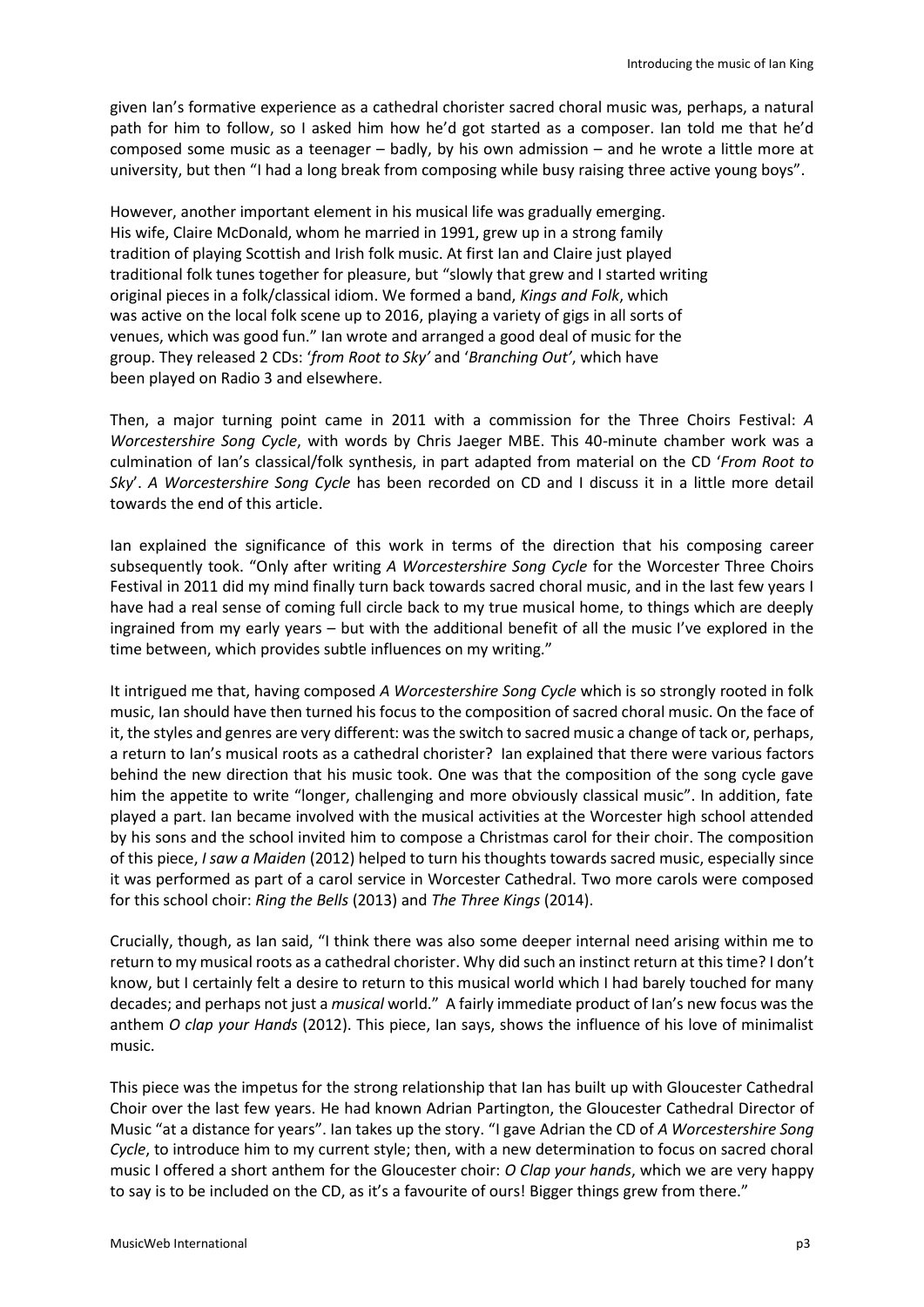Bigger things did indeed follow. *O clap your Hands* was first performed by the Gloucester Cathedral Choir in 2013 and Ian subsequently wrote several important works for them. The first of these was a setting of the *St John Passion* (2014), a 30-minute setting for choir and organ. This is the intended centrepiece of the CD programme so I asked Ian to give me some insights into the work, which Robert Sharpe, the Director of Music at York Minster has described as "A superb achievement".

One intriguing feature of the setting is that the narration is not delivered by just one solo voice. Ian explained the very pragmatic decision: "rather than using just one narrator, I realised that changing to a different voice at appropriate points in the story would keep the listener's ear fresh and focussed. So, through the whole setting the narration moves in a cycle: tenor, bass, alto; tenor, bass, alto, and finally tenor again, which I feel provides a balance between variety and cohesion." The score also contains solo roles for a number of other characters, including Jesus and Pilate; like the narration passages, all these are sung by choir members. The choir has two important functions. They sing occasional scriptural passages but Ian uses them in another, innovative way: "I use the choir humming as an accompaniment to Jesus whenever he sings, providing a contrasting and hopefully more ethereal sound compared to the other characters". That, it seems to me, is an interesting contemporary take on Bach's use of strings to accompany the words of Christ in the *St Matthew Passion*.

A more recent work is Ian King's setting for choir and organ of Carol Ann Duffy's poem *The Christmas Truce*. This is another piece written for Gloucester Cathedral choir and they first performed it in November 2018. I was away at the time of that performance and so I missed it. I was keen therefore to hear about the work from Ian. As he discussed it with me, it immediately became clear to me that this project had especial significance for him. "The starting point for any choral composer should always be to draw inspiration from the text. In this respect, I am doubly fortunate with *The Christmas Truce*: firstly, the events of Christmas 1914 in the trenches have moved me since hearing the story many years ago; and secondly, Carol Ann Duffy's poem retells the tale in such a powerful yet simple manner, capturing the wonder of this brief moment when humanity overcame destructiveness."

Duffy's poem is a substantial one, so Ian explained that, in consultation with Adrian Partington, he decided to use a narrator for much of the setting, which helps to keep the pace moving. The choir, he says, provides support for the narrator (and sometimes carries the story too), referencing the carols and other songs that are mentioned in the text. Ian admits that he enjoyed himself working in additional Christmas carols for the choir, as an accompaniment to the narrator. My chagrin at missing the premiere of *The Christmas Truce* was compounded when Ian told me that "the first performance was the best performance I've ever heard of any of my pieces, in terms of matching perfectly how I heard it in my head!" That's certainly whetted my appetite for the planned recording.

I understand that it's also hoped to include on the CD 'The Gloucester Service', the Magnificat and Nunc dimittis that Ian King wrote for the 2016 Three Choirs Festival. The Magnificat is a terrific piece. Much of it is characterised by agile, dancing music, which is most attractive and often exciting. The thoughtful setting of the Nunc Dimittis is no less impressive. Particularly striking are the textures that are achieved in the similar but not identical settings of 'Glory be'. I asked Ian to tell me more about the inspiration for these canticles. *"*My first reaction when asked by Adrian Partington to write a Magnificat and Nunc dimittis for the Three Choirs Festival was excitement at the chance to write for the three cathedral choirs on such a special occasion, but also a reluctance to set these particular texts. The words have already been set so many times by so many composers through centuries of Anglican music, as I remember from my years as a chorister at Hereford Cathedral. How could I bring anything original to the work? But this initial misgiving soon gave way to a sense of challenge and a desire to consider the text anew for myself. I started by immersing myself in the words, reading them over afresh and considering how my music could best reflect their meaning. I believe the composer should always be led by the text when setting words to music, and I feel this is particularly important when writing a religious work.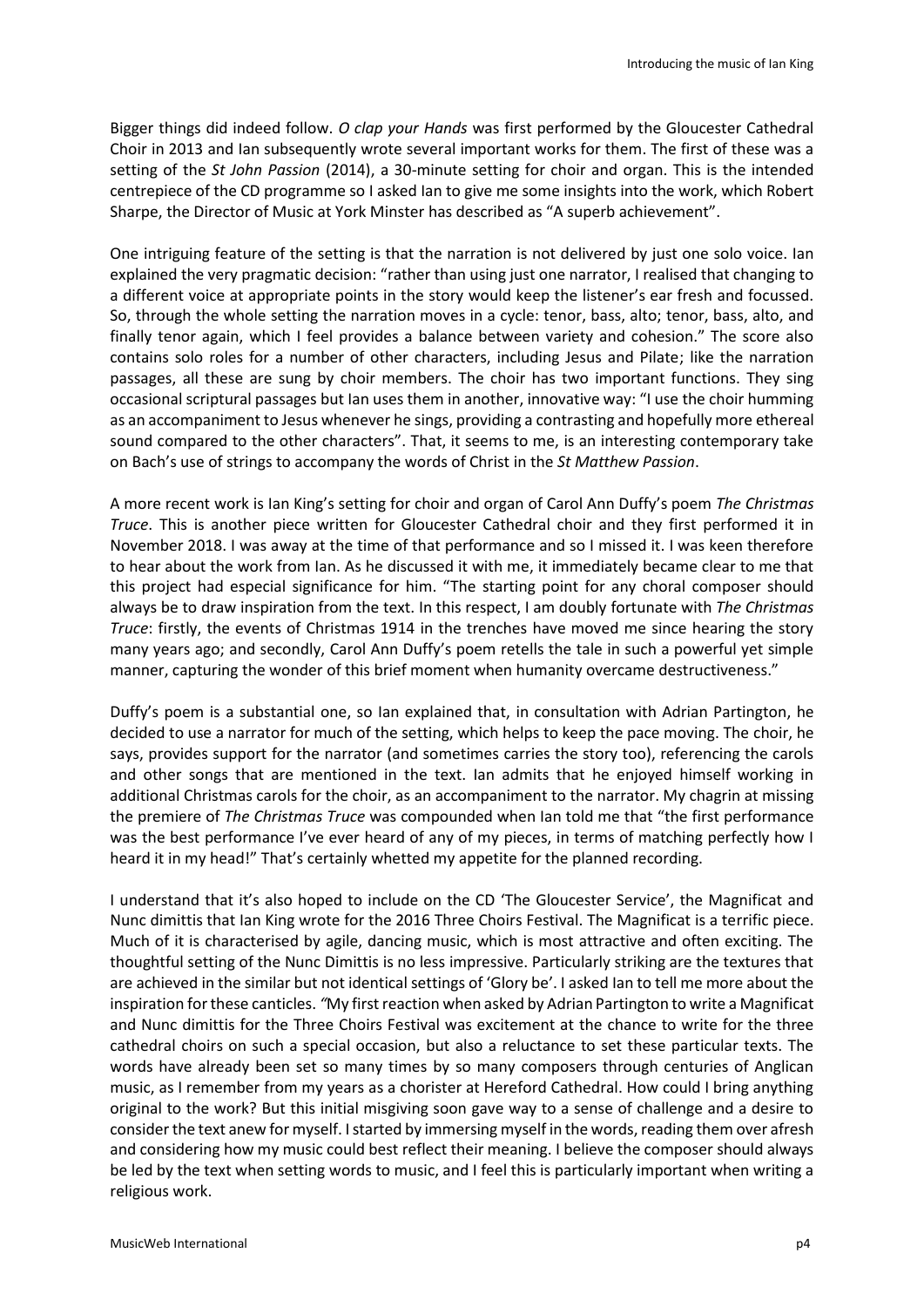"I did not listen to any other musical settings of the texts while composing, though the opening of Stanford's Magnificat in G with its beautiful treble solo was certainly in the back of my mind. The joyful nature of the opening words of the Magnificat is reflected in my setting by dance-like music using irregular rhythms similar to those found in Eastern European folk music. These rhythms recur regularly throughout the Magnificat, giving some musical continuity to the whole. The Magnificat starts in C major and the Nunc dimittis ends in the same key; a symbolic statement of ultimate beginning and ending, for nothing is more fundamental in musical life than the key of C. Both the Magnificat and Nunc dimittis finish with the Gloria, as is normal. I needed to set these words suitably each time, yet also wanted to have considerable variation between the two Glorias, to give the listener a fresh and thoughtful perspective on words we have heard and said so many times."

Ian wrote a second set of Evening Canticles for Gloucester but this was a rather different undertaking. The 'Gloucester Girls' Service' was composed to mark the first anniversary, in November 2017, of the inauguration of the cathedral's girl choristers. The canticles were written at the request of Adrian Partington and of Nia Llewellyn-Jones, the conductor of the girl choristers. Ian told me that "As a composer, my initial consideration was 'What is unique to writing for girls? Firstly, a naturally high vocal line, suggesting a thin and ethereal sound. Secondly, a limited dynamic range compared to a full choir setting." The vocal forces had implications for the organ part, too. "The organ part is written mostly in a low to medium pitch range below the vocal line, allowing the girls to shine above". Furthermore, the dynamics of the organ part are deliberately restrained. Ian explained that the music has three key stylistic influences: English choral music from c.1600; Syncopated dance rhythms; and the use of folk-like pentatonic scales. I've heard a private recording of the first performance and the music makes a strong and immediate appeal; it's fresh-sounding and very effective. It is planned to include these canticles on the CD, which will bring them to wider attention.

Between 2017 and 2020 Ian King also composed for Gloucester Cathedral's choir *a cappella* settings of five Collects and it is intended that a selection of these will be included on the CD. The first of the five Collects is 'We Beseech Thee, Almighty God' (2017) which is the prayer for the 5<sup>th</sup> Sunday in Lent. This was followed by settings of the Collects for Candlemas & Whitsunday (2019) and for Epiphany & Advent (2020). The latter had been scheduled to receive its first performance at the Advent Sunday Carol Service in Gloucester Cathedral on 29 November 2020. However, with church services prohibited under the current Covid lockdown in England during November, that premiere may have to wait a while. I was curious to know what had attracted Ian to setting texts such as these. "Initially I wanted to write something small as a relaxation between bigger pieces; due to increasing ill health I found it easier to focus on short pieces. I asked Adrian Partington what would be a useful short text to set for the Gloucester choir and it was he who suggested Collects, as they would fill a musical gap in the repertoire for a particular day." Ian added that the musical mood of these short pieces is mostly reflective, as suits the texts, though sometimes more dramatic, especially in the Advent Collect

Having learned so much about Ian's music from the composer himself, I thought it would be interesting to get a performer's perspective. Who better to turn to than Adrian Partington, Director of Music at Gloucester Cathedral? I was struck immediately by his great enthusiasm for Ian King's music. Adrian explained that as Director of Music at Gloucester Cathedral, he gets sent, every year, very many choral scores by aspiring composers, who are each hopeful that he can programme their music for performance in the cathedral's worship. Much of what he receives is estimable; but to his regret he can only perform a proportion of it.

There are exceptions, though. "Occasionally I receive a piece which immediately causes me to think we should perform it as soon as possible. This was the reaction I had when I received *O clap your hands*  by Ian King. The music engaged me straight away; I found it tuneful, (actually "catchy" is probably the word,) sophisticated rhythmically - although in the form of a sort of *ostinato -* and well written for the voices. Like much good music, *O clap your hands* is a neatly-formed improvisation on the material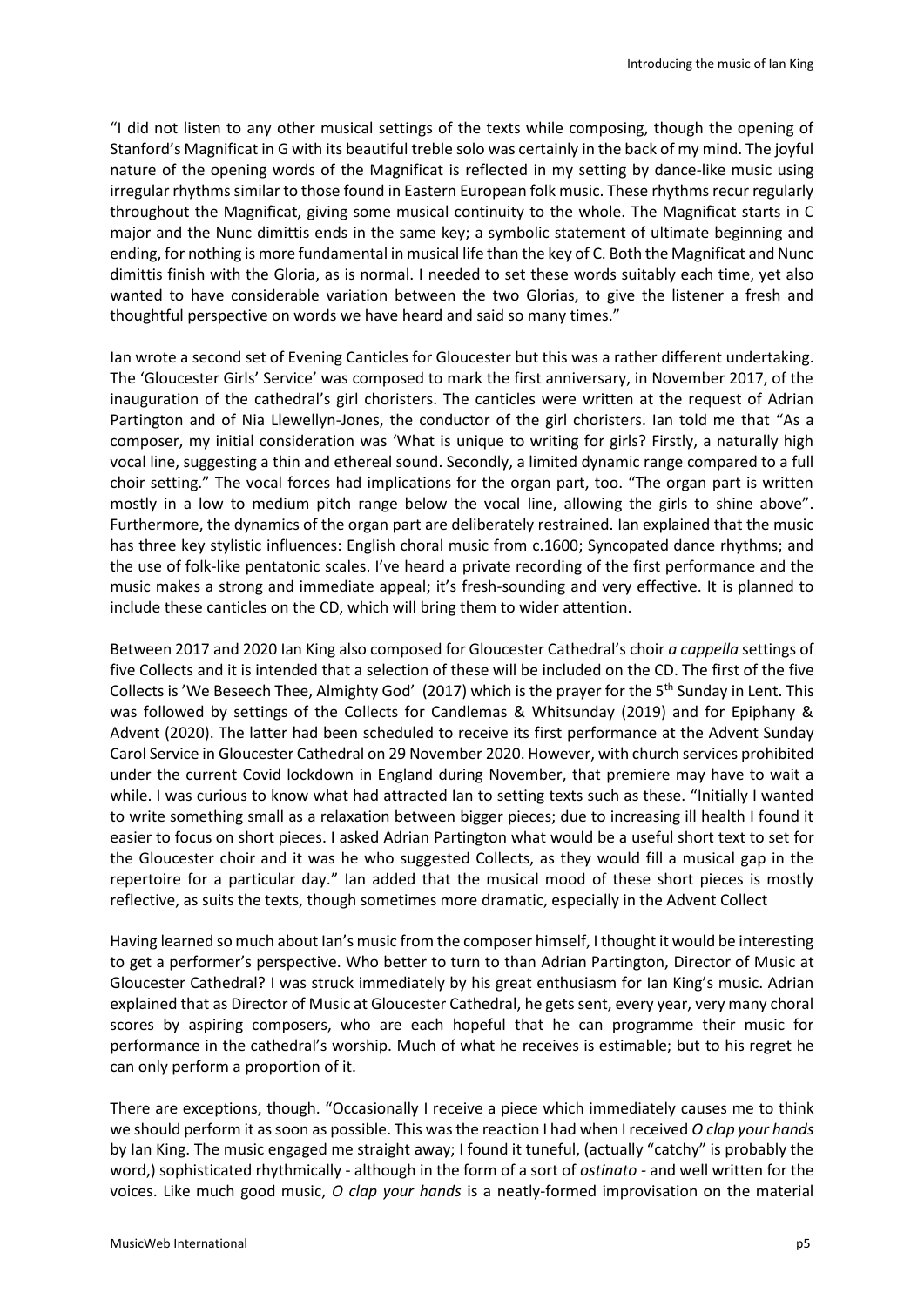presented in the opening few bars: the "jazzy" opening of the piece is treated in many different ways, with variations of scoring, harmony and tonality. I liked it immediately; and the work passed its most gruelling test when the Cathedral Choristers said that they liked it too! Aside from the admirable technical aspects of the work, I heard a voice speaking in the music which was rather different from that which I hear in pieces of a similar kind. I have searched for a word to describe what I hear in this piece and in Ian's many other subsequent pieces, and the nearest I can find is "melancholic". Although *O clap your hands* is, of course, an exuberant interpretation of a positive text, certain harmonic processes and melodic inflections make me feel that the overriding cheerfulness of the work is somehow presented against the mixed realities of the human condition."

This first encounter with Ian King's sacred choral music was just the start, as Adrian went on to tell me. "After performing *O clap your hands* a number of times, I was eager to perform more of Ian's music, and was thrilled to receive in 2014 the score of the *St. John Passion*. This unique and powerful work was commissioned by my colleague Canon Neil Heavisides, who was at that time the Precentor of Gloucester Cathedral. As far as I am aware, no composer has attempted an interpretation of these profound and dramatic chapters from the Gospel according to St. John quite like Ian has. The use of the comparatively-new NRSV Bible texts, the use of three different narrators, and the subtle but telling use of occasional organ accompaniment all combine to give the work a different ambience from all other passions of which I am aware. On the surface, the musical language of the *Passion* seems a long way from that of *O clap your hands;* but the same compositional traits are apparent in both works: a fastidious interpretation of all texts, a harmonic language which is mostly tonal, but with much appropriate dissonance when the text demands it; the frequent and intense use of fourths and fifths; and an almost Tudor-like use of imperfect cadences. There is also in the work an almost limitless melodic variety and an equally impressive variety of different scorings. I have been fortunate in the past forty years to conduct many of the choral masterpieces of the past five hundred years; and I say without hesitation that Ian King's *St. John Passion* is a masterpiece. Gloucester Cathedral Choir has performed the work every Good Friday since 2014 (except for the dismal year 2020); and I am pleased to learn that other choirs have taken the work up, notably that of St. Mary Redcliffe in Bristol."

We moved on to discuss the *Magnificat and Nunc dimittis*that Ian wrote for the 2016 Gloucester Three Choirs Festival, the 'Gloucester Service'. Again, I found that Adrian expressed great admiration for this composition. "This wonderful work is the best new setting of the Evening Canticles which I have encountered for decades. It demonstrates once again how carefully Ian thinks about the text before putting pen to paper. From the dance-like opening sung by a solo treble symbolising the joy of Mary, to the dissonant diminuendo of despair symbolising the fate of the rich, every verse of each poem receives poetic treatment. The music *makes* the listener re-think the famous texts; there are no Anglican clichés here. This is one of the most refreshing, invigorating and thought-provoking set of Evening Canticles from the whole canon, stretching back to the Reformation." That's praise indeed, and Adrian went further: "I always say that Ian's setting of the word "Glory" from the *Nunc dimittis Gloria* is the most thrilling and moving since Howells' *Collegium Regale*. The Choristers, incidentally, love this work!"

The musical connection between Ian King and the Gloucester Cathedral choir was further strengthened over the next couple of years. In 2017 he wrote the *Magnificat and Nunc dimittis* for the Girl Choristers of Gloucester Cathedral, which Adrian described as "wonderful". He pointed out that this set of Evening Canticles is quite different from the 'Gloucester Service': "it is much more austere and contemplative, and beautifully conceived for the very different ambience of upper voices alone." Thereafter Ian composed a set of five motets using the words of the Collects for the Day of several of the Anglican Church's principal Sundays: Advent, Epiphany, Candlemas, Lent V and Whitsunday. These are small-scale pieces but they have clearly caught Adrian's attention. He described them to me as "beautiful *a cappella* motets, of increasing sophistication through the series, which again demonstrate Ian's profound interpretation and presentation of texts. During moments of tenderness to moments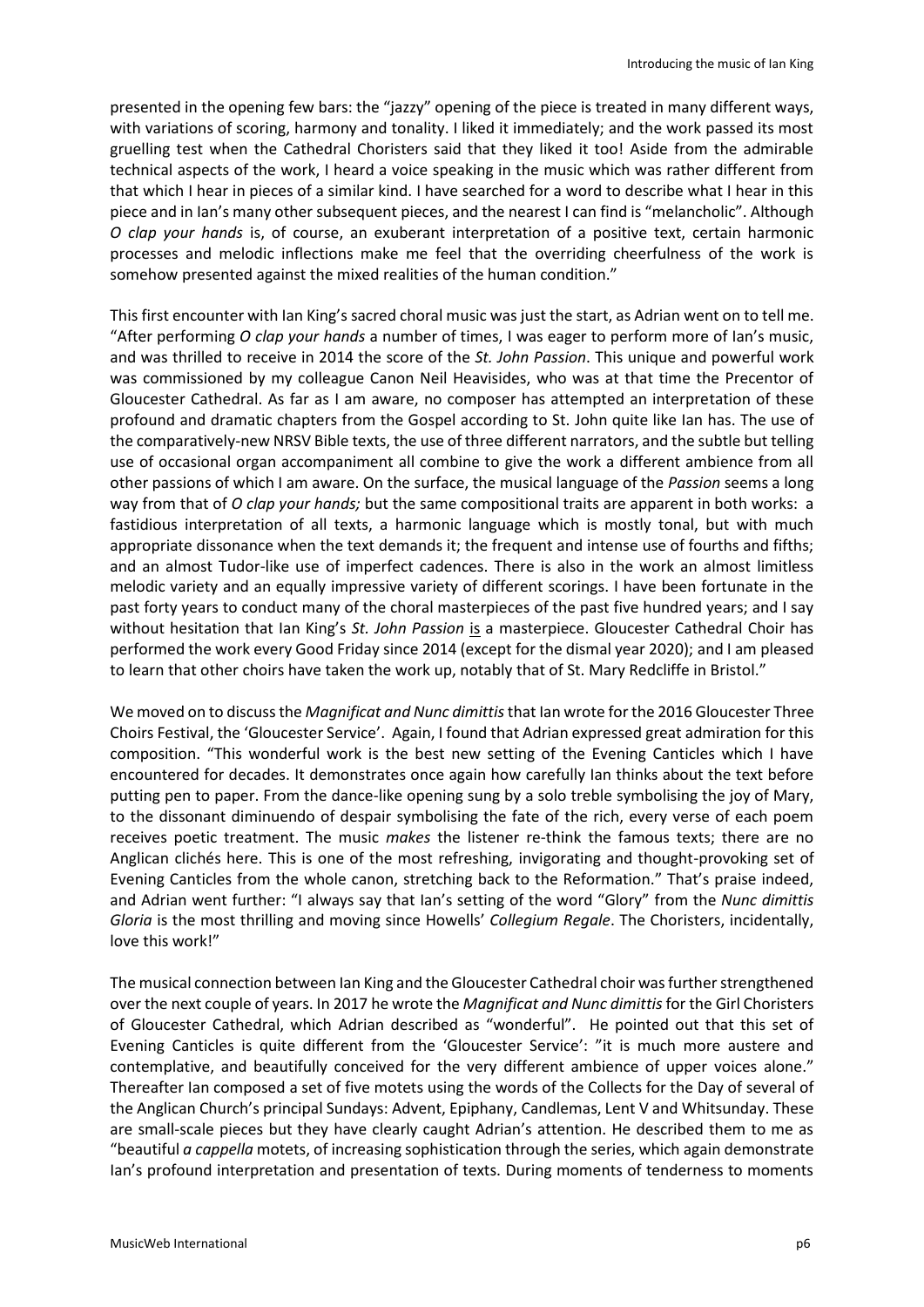of exaltation, Ian explores unique avenues of both harmony and scoring. A rewarding few minutes can be spent, for example, comparing and contrasting the unusual, laconic "Amens" of each motet."

Adrian was keen to mention two more works: first, the *Jubilate* of 2015 for children's choir. This was commissioned by Nia Llewelyn Jones for Gloucester Cathedral's Junior Choir. "This totally appropriate setting of Psalm 100 is again full of good tunes, and although written for a choir of un-auditioned youngsters, it does not patronize them like so much "children's" music does these days. It has some sparkling vocal challenges to make the children think and work, and an exuberant organ part which combines with the thrilling children's lines to produce a piece full of innocent *joie de vivre*."

Finally, Adrian talked to me about what he describes as "a unique work": *The Christmas Truce.* This is a setting from 2018 of former Poet Laureate Carol Ann Duffy's famous poem about the spontaneous ceasefire on parts of the Western Front on Christmas Eve, 1914. "Ian scores the work for speaker, SATB chorus (with many divisions) and organ, rather in the manner of the *St. John Passion.* Using snatches of popular Christmas Carols from both England and Germany, and a huge variety of different choral formations, Ian recreates through music a landscape of a freezing moonlit night in a place beyond barren, made temporarily joyous by the unexpected display of humanity from the combatants. The Dead are never forgotten, however. Once again, Ian's insights into the text, and his musical interpretation of them produce a work which is both profound and beautiful."

Adrian's admiration for Ian King's music is self-evident. I asked him to sum up. "I believe that in time Ian King will be recognized as a significant composer of Anglican Church Music. It has been a privilege for me to conduct all these wonderful works; and I intend to try to share them with as many people as possible in the remaining years of my professional life."

We shall have to wait a little while to hear the proposed Gloucester Cathedral Choir CD of Ian King's music. However, it's already possible to hear some of his music vi[a his website.](https://www.iankingmusic.co.uk/) The BBC broadcast of the Three Choirs Festival premiere of his 'Gloucester Service' is there. I can also strongly recommend listening to *What is our life?* (2015) The excellent recording of this piece on Ian's website is by 'The 24', the choir of York University's Music Department. The conductor is Robert Hollingworth, the founder of I Fagiolini. I gather that Ian and Robert Hollingworth were choristers at Hereford Cathedral, though they were not exact contemporaries. This is a gravely beautiful setting of lines by Sir Walter Raleigh. Ian told me that, though he has composed few secular choral works in the last few years, he was attracted by the "profound theme" of this poem which Raleigh wrote while in prison awaiting execution. The setting is for *a cappella* choir divided into up to eight parts. The harmonic language is chromatic and complex at times and the piece is very rewarding. So, too, is one of Ian King's Christmas pieces, *Christmas hath a darkness* (2019). This setting of a poem by Christina Rossetti was written for Geraint Bowen and the Choir of Hereford Cathedral, whose performance is the one heard on the website. There's a tender *a cappella* opening section followed by a more extrovert central section in which the organ has bell-like music in the right hand. The unaccompanied music of the opening returns for a brief, thoughtful coda.

Three CDs of Ian's music can also be downloaded free of charge. Two discs contain some of his folkmusic compositions: *From Root to Sky* (2007) and *Branching Out* (2014). The third disc is closely linked with the first of those two collections. *A Worcestershire Song Cycle* (2011) uses some of the tunes first recorded on *From Root to Sky* but now set to poems specially written by Chris Jaeger. There are seven songs in all – plus two instrumental numbers – for soprano, tenor, pianos and violins. The folk-music origins of the songs are clearly audible – and the songs are none the worse for that. The music covers a wide range, from the poignant melancholy of 'Reflections of a Malvern Love' and '1651' to the humour of 'Faithful City Morris'. The most intense music is heard in 'A January Night on Fish Hill' which portrays the bleak depths of winter in the countryside. My own favourite is the closing song, 'The Cathedral at Dusk'. The earlier songs are allocated to one or other of the singers but here both come together. The principal material, sung by the tenor, is derived from the haunting instrumental 'Air in D